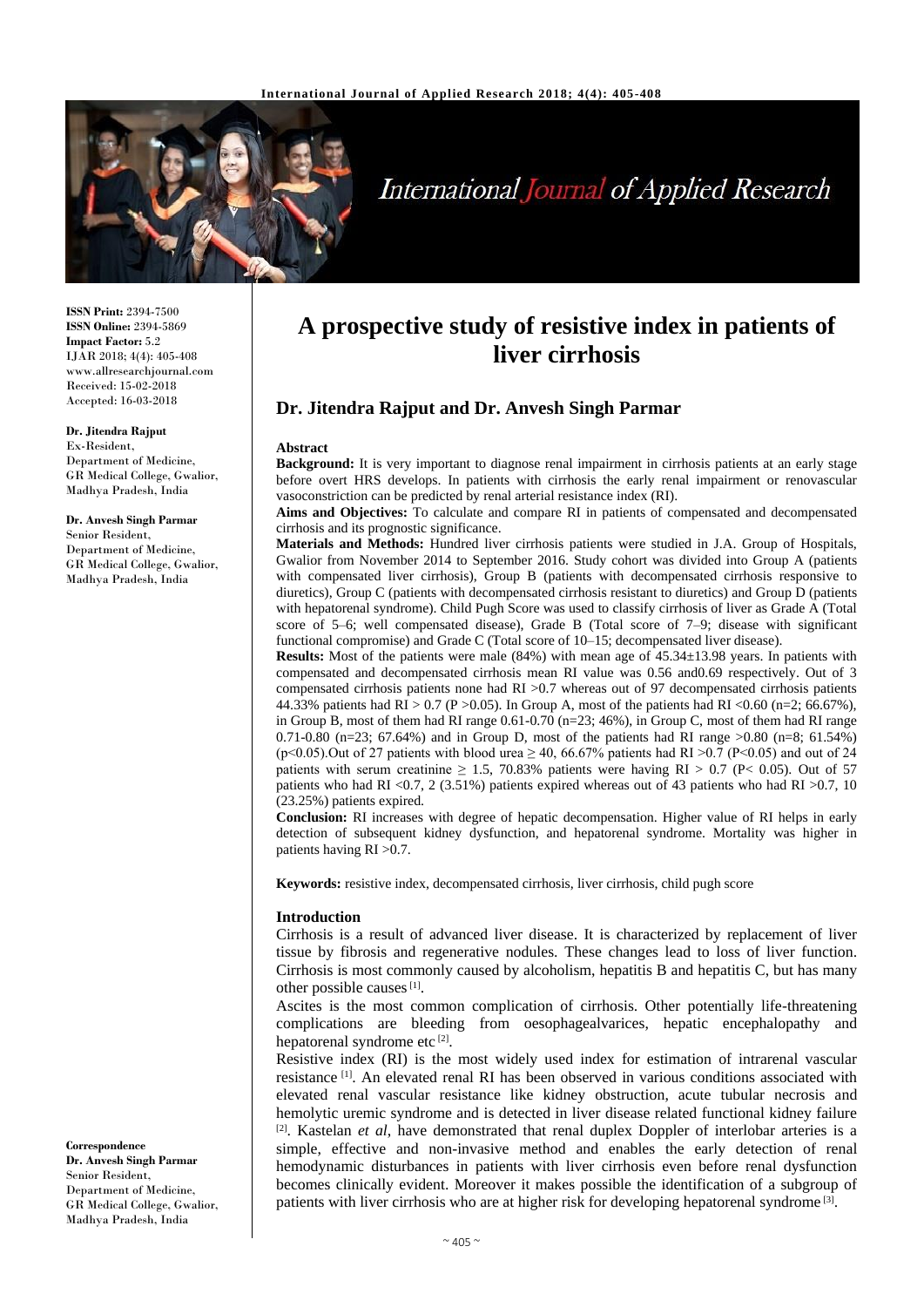This non-invasive method may be applied to pathophysiological and clinical studies of the renal functional impairment in patients of cirrhosis<sup>[4]</sup>.

The present study was planned to calculate and compare RI in patients of compensated and decompensated cirrhosis and its prognostic significance.

#### **Material and Methods**

Present prospective cross-sectional study was performed on 100 patients with cirrhosis of liver in J.A. Group of Hospitals, Gwalior between November 2014 to September 2016.

This study was approved by Ethical Committee and written informed consent from patients or legal guardians was obtained before starting the study.

Patients with age >18 years and patients who have reported cirrhosis of liver on abdominal ultrasonography were included. Patients not giving consent, with other co-existing illness such as chronic renal disease, with sepsis and patients with diabetes, renal stone, hypertensive patients, nephrotoxic drug intake were excluded.

Detailed history, chief complaints, history of present and past illness, personal history, occupational history, family history, drug and addiction history was taken. General and systemic examination of patients was done. All routine investigation like - CBC, RFT, LFT, ECG, RBS, urine R/M, USG abdomen, renal color doppler were performed.

All patients of cirrhosis of liver were categorized in various groups, Group A (patients with compensated liver cirrhosis), Group B (patients with decompensated cirrhosis responsive to diuretics), Group C (Patients with decompensated cirrhosis resistant to diuretics) and Group D (patients with hepatorenal syndrome).

Child Pugh Score was used to classify cirrhosis of liver as Grade A (Total score of 5–6; well compensated disease), Grade B (Total score of 7–9; disease with significant functional compromise) and Grade C (Total score of 10–15; decompensated liver disease)

All the data was analyzed using IBM SPSS ver. 20 software.

Cross tabulation and frequency distribution was used to prepare tables. Chi square test was used to obtain p value. P value <0.05 is considered as significant.

#### **Results**

Mean age of study cohort was  $45.34 \pm 13.98$  years which ranged from 19 to 81 years. Maximum patients were in group of 36-45 years (34%). Majority were male (84%).In patients with compensated cirrhosis the mean RI value was 0.56 whereas in patients with decompensated cirrhosis mean resistive index value was 0.69. The resistive index value increased with degree of decompensation in cirrhotic patients.

In 3 patients with compensated cirrhosis, no patient found to have RI more than 0.7. In 97 patients with decompensated cirrhosis, 44.33% patients found to RI more than 0.7(P  $>0.05$ ).

**Table 1:** Showing Resistive Index in various Groups

| <b>Resistive Index</b> |   |    | Group | Total $(n=100)$ |    |
|------------------------|---|----|-------|-----------------|----|
|                        | A | в  |       | D               |    |
| < 0.60                 |   |    |       |                 |    |
| $0.61 - 0.70$          |   | 28 |       |                 |    |
| $0.71 - 0.80$          |   |    | 23    |                 | 34 |
| >0.80                  |   |    |       |                 |    |



**Graph 1:** Comparing blood urea and serum creatinine level with Resistive Index

**Table 2:** Correlation of resistive index with blood urea and serum creatinine values in various groups

| Groups | <b>Blood Urea&lt;40</b> |          | <b>Blood Urea&gt;40</b> |          | <b>Serum Creatinine&lt;1.5</b> |          | <b>Serum Creatinine&gt;1.5</b> |          |
|--------|-------------------------|----------|-------------------------|----------|--------------------------------|----------|--------------------------------|----------|
|        | $RI \leq 0.7$           | RI > 0.7 | RI < 0.7                | RI > 0.7 | RI < 0.7                       | RI > 0.7 | RI < 0.7                       | RI > 0.7 |
|        |                         |          |                         |          |                                |          |                                |          |
|        |                         |          |                         |          | 38                             |          |                                |          |
|        |                         | 18       |                         |          | 10                             |          |                                |          |
|        |                         |          |                         |          |                                |          |                                |          |

RI; Resistive Index, Group A; patients with compensated cirrhosis, Group B; patients with decompensated cirrhosis responsive to diuretics, Group C; patients with decompensated cirrhosis resistant to diuretics, Group D; patients with hepatorenal syndrome

Out of 13 patients with Hepatorenal syndrome, 11 (84.61%) patients have RI value >0.70.RI was more than 0.7 in 43 patients, out of them 10 (23.25%) patients expired, whereas RI was  $\langle 0.7 \rangle$  in 57 patients and 2 (3.51%) patients expired from them.

#### **Discussion**

Duplex ultrasonography is a widely used non-invasive method to assess vascular patency and blood flow in many sites. Duplex Doppler can be used to assess vascular resistance in the small intraparenchymal vessels through simple analysis of Doppler waveform by a parameter termed the resistive index (RI) [1] . An elevated renal RI has been observed in various conditions associate with elevated renal

vascular resistance such as kidney obstruction, acute tubular necrosis and hemolytic uremic syndrome and should be detected in liver disease related functional kidney failure<sup>[3]</sup>.

Most common age group in our study was 36-45 years of age followed by 26-35 years of age. Mean age of the patient was 45.34±13.98. Majority were males (84%), with male to female ratio of 5.2:1. In Wang et al, [5] study, mean age of the patient was 50.54±10.49 years and author also reported male preponderance (74%). Similar to present study Moustafa *et al*, [6] also reported male preponderance (67.5%).

In present study patients with decompensated cirrhosis were more (97%) as compared to compensated cirrhosis. In patients with compensated cirrhosis, the mean RIwas 0.56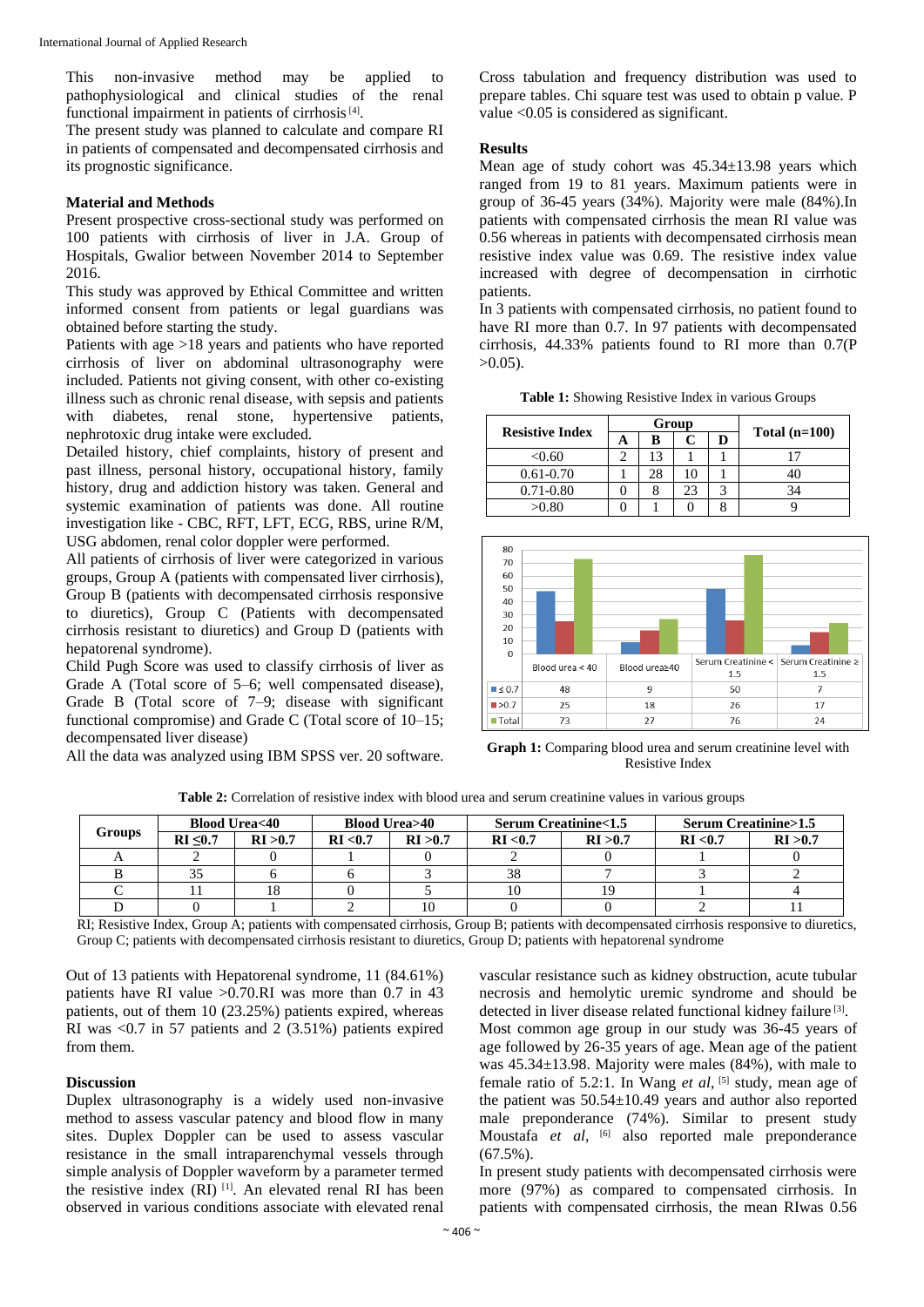whereas in patients with decompensated cirrhosis, it was 0.69. None of the compensated cirrhosis patients had RI  $>0.7$  whereas in decompensated cirrhosis, 44.33% patients had RI >0.7.Sikarwar *et al* reported that RI was significantly higher in patients with refractory ascites than in patients with diuretic responsive ascites, and also in patient with diuretic responsive ascites than in patients with compensated cirrhosis (p < 0.05) [7] . Maroto *et al* did asimilar study and reported that Resistive index was significantly increased in patients with kidney failure (0.74  $\pm$  0.01) compared with those in the other three groups (0.64  $\pm$  0.01, 0.64  $\pm$  0.02 and 0.67  $\pm$  0.01) and correlated significantly with glomerular filtration rate, arterial pressure, plasma renin activity and free water clearance in the cirrhotic patients. The sensitivity and specificity of the resistive index in detecting kidney failure in patients with ascites were 71% and 80%, respectively [8].

Wang *et al* <sup>5</sup> in a similar study, reported that patients with decompensated cirrhosis were more (60%) compared to compensated cirrhosis (40%). Mindikoglu *et al*, [9] also reported that RI was found to be higher in decompensated cirrhosis than in compensated cirrhosis. It was further more in diuretic resistant decompensated cirrhosis than in diuretic responsive decompensated cirrhosis. Similarly Gotzberger *et al*. [10] reported that, RI was found to be higher in decompensated cirrhosis than in compensated cirrhosis. Similar reports were generated by Amer et al<sup>[11]</sup>.

In present study patients with blood urea  $> 40$ , 66.67% patients had  $RI > 0.7$  (p <0.05) and patients with serum creatinine >1.5, 70.83% patient had RI >0.7 (p<0.05) that means in patients with raised blood urea and serum creatinine, the value of RI was found to be higher and most of the patients of hepatorenal syndrome have raised blood urea and serum creatinine levels. Pompili *et al* [12] reported that RI value was higher in patients with raised blood urea and serum creatinine. In Kastelan *et al* [13] study, RI value found to be higher in patients with raised blood urea and serum creatinine. Similar results were obtained by Goetzberger *et al*, [10] and Fouad *et al* [13].

In present study, 57% patients had RI  $\leq 0.7$  and 43 % patients had  $RI > 0.7$ . Hepatorenal syndrome developed in 13% patients. In patients with RI  $>0.7$ , 25.58% patients developed hepatorenal syndrome. In a similar study among patients with  $RI > 0.7$ , 26% patients developed hepatorenal syndrome. Epstein et al, <sup>[14]</sup> reported that hepatorenal syndrome developed in 26% patients with RI >0.7.Goyal *et al* studied 100 cirrhotic patients and reported that in patients with cirrhosis, RI was significantly greater in patients with ascites than those without ascites (0.70 vs. 0.62,  $p < 0.01$ ). RI >0.70 was significant independent predictor of subsequent HRS development ( $p = 0.006$ )<sup>[15]</sup>.

Most of the patients with increased blood urea and serum creatinine have raised RI and patients with hepatorenal syndrome also have raised RI. Not all the patients with raised RI values showed poor kidney outcome. It is therefore presumed that an additional insult such as sepsis, bleeding or nephrotoxic drugs may be responsible for development of hepatorenal syndrome in patients at risk i.e. those already with renal vasoconstriction reflected by elevated RI. Combining the clinical and resistive index allows identification of subgroup of patients at risk for kidney dysfunction and hepatorenal syndrome.

### **Conclusion**

Resistive index increases with degree of hepatic decompensation. Renal duplex USG is a noninvasive, single and easily method to study intrarenal hemodynamics in patients with liver cirrhosis. Higher value of RI helps in early detection of subsequent kidney dysfunction, and hepatorenal syndrome. Most of the patients of hepatorenal syndrome had RI>0.7 and 25.58% patients with RI>0.7 developed hepatorenal syndrome. Most of the expired patientsin this study had RI>0.7. In future, renal RI measurement may be of value in early detection of patients who are at risk of hepatorenal syndrome and in these patients, early liver transplant can be planned.

## **References**

- 1. Platt JF, Rubin JM Eills JH. Intrarenal arterial Doppler sonography in patients with non-obstructive renal disease: correlation of resistive index with biopsy findings. Am J Roentgenol. 1990; 154:1223-7.
- 2. Friedman SL. Alcoholic liver disease, cirrhosis, and its majorsequelae In: Cecil text book of medicine; L Goldman, C Bennet, 21st ed Saunders, Philadelphia. 2000; 153:804-12.
- 3. Kastelan S, Ljubicic N, Kastelan Z, Ostojic R, Uravic M. The role ofduplex-doppler ultrasonography in the diagnosis of renal dysfunction and hepatorenal syndrome in patients with liver cirrhosis. Hepatogastroenterology. 2004; 51:1408-12.
- 4. Sacerdoti D, Bolognesi M, Merkel C, Angeli P, Gatta A. Renal vasoconstriction in cirrhosis evaluated by duplex Doppler ultrasonography. Hepatology. 1993; 17:219-24.
- 5. Wang Y, Liu LP, Bai WY, Wen SB, Dan HJ, Luan YY, *et al*. Renal haemodynamics in patients with liver cirrhosis assessed by colour ultrasonography. J Int Med Res. 2011; 39(1):249-55.
- 6. Moustafa HM, Eid KA, Hassan AM, Ahmed AA. Evaluating the effect of midodrine on renal resistance index in patients with liver cirrhosis and ascites. Al-Azhar Assiut Medical Journal. 2016; 14(1):19-23.
- 7. Sikarwar JS, Shilpi Muchhoria, Rashmi Singh, Harish Bhujade, Vrashbhan Ahirwar. Study of Resistive Index in various stages of Liver Cirrhosis and its significance in Calculating the Risk for Hepatorenal Syndrome. Journal of Evolution of Medical and Dental Sciences. 2014; 3(5):1195-205.
- 8. Maroto A, Ginès A, Saló J, Clària J, Ginès P, Anibarro L *et al*. Diagnosis of functional kidney failure of cirrhosis with Doppler sonography: Prognostic value of resistive index Hepatology. 1994; 20(4):839-44.
- 9. Mindikoglu AL, Dowling TC, Wong-You-Cheong JJ, Christenson RH, Magder LS, Hutson WR, *et al*. A pilot study to evaluate renal hemodynamics in cirrhosis by simultaneous glomerular filtration rate, renal plasma flow, renal resistive indices and biomarkers measurements. Am J Nephrol. 2014; 39(6):543-52.
- 10. Götzberger M, Kaiser C, Landauer N, Dieterle C, Heldwein W, Schiemann U. Intrarenal resistance index for the assessment of early renal function impairment in patients with liver cirrhosis. Eur J Med Res 2008; 13(8):383-7.
- 11. Amer MS, Mabrouk RR, Abdel-dayem TK,